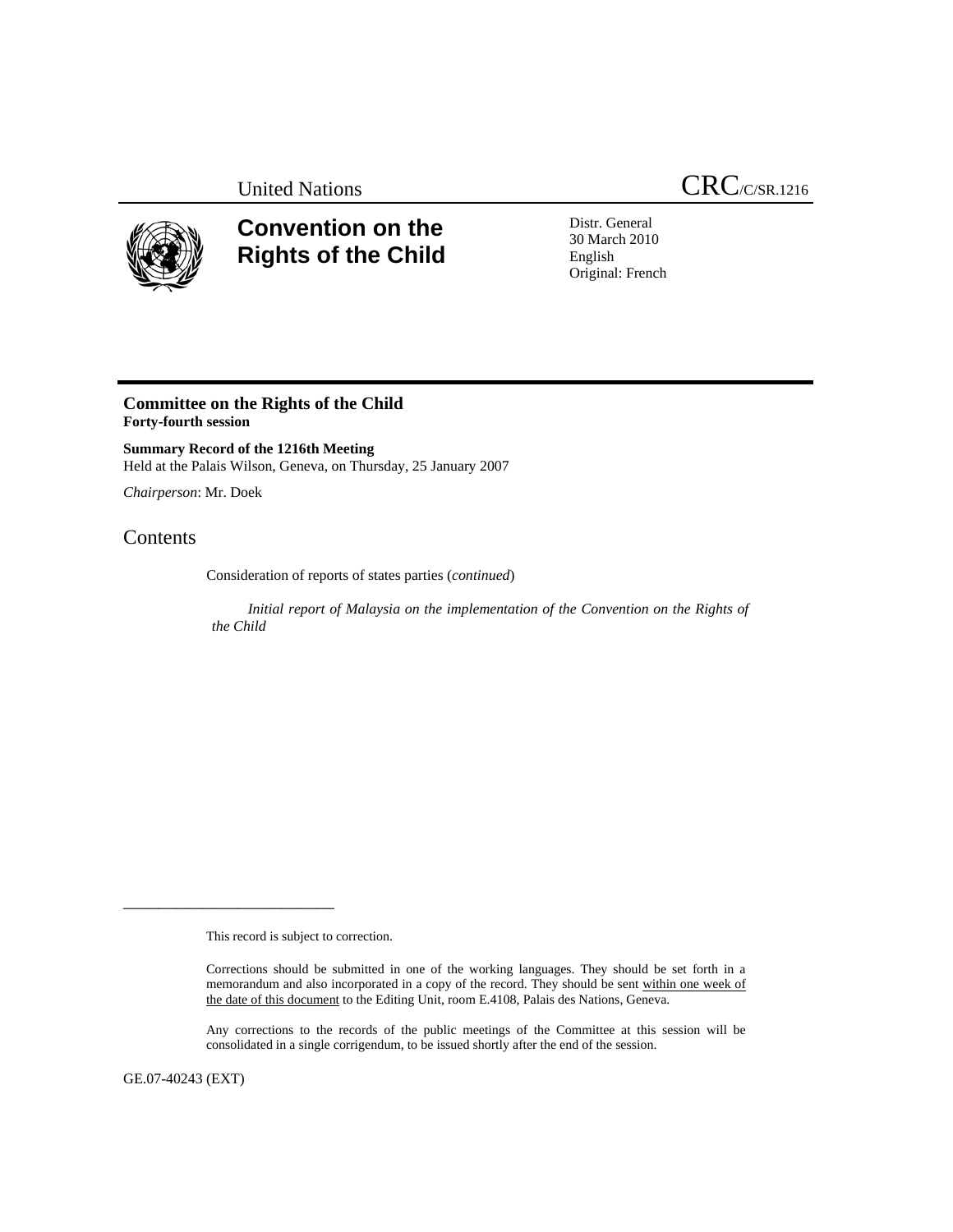*The meeting was called to order at 10 a.m.* 

## **Consideration of reports of States parties (item 4 of the agenda) (***continued***)**

*Initial report of Malaysia on the implementation of the Convention on the Rights of the Child* (CRC/C/MYS/1 (document in English only); list of issues to be taken up (CRC/C/MYS/Q/1); written replies by the State party concerning the list of issues (CRC/C/MYS/Q/1/Add.1))

1. At the invitation of the Chairperson, the members of the delegation of Malaysia took places at the Committee table.

2. **Ms. Faizah** (Malaysia) said that Malaysia had a very young population – in 2006 there were 10.69 million children among its 26.6 million inhabitants. Since 2004 the Ministry of Women, Family and Community Development had been the key child protection body and a Child Division had been created in 2005; there were plans to establish children's teams at district level.

3. The education system was subdivided into establishments caring for and promoting the development of the child (for children between 0 and 6 years of age), primary schools (7 to 12 years of age) and secondary schools (13 to 19 years of age). Under the Education Act 1996 as amended in 2002, primary school was compulsory for all children. In 2006 the school enrolment rate had reached 91.8 per cent in primary education, 84.4 per cent in lower secondary education and 72.4 per cent in upper secondary education. In 2004, the Ministry of Education was split into two: the Ministry of Higher Education and the Ministry of Education.

4. The various child protection measures described in the report and the written replies had been enhanced by the establishment in hospital paediatric wards of teams responsible for identifying cases of abuse and neglect.

5. Children were asked to express their views during the drafting of the National Reproductive Health Guideline. The Guideline had been approved by the Government and was due to be incorporated into the curriculum in the coming months. Children had participated in international and regional meetings, notably the United Nations General Assembly Special Session on Children, and the intention was to encourage children, especially those from underprivileged social groups, to participate in drafting policies affecting them.

6. The Government intended to conduct activities for underprivileged children, especially street children and refugee children, to provide them with access to education and identity documents. It also planned to improve the living conditions of indigenous minorities and poor children, to combat violence against children by reforming the Children's Act 2001 and establishing care centres for child victims of sexual abuse or people trafficking, and to adopt rehabilitation programmes for such children.

7. A hospital specializing in maternal and child health had been established and the Ministry of Women, Family and Community Development was currently drafting guidelines on the education, care and development of young children, a process which should be completed before the end of 2007. Furthermore, the "Permata Negara" Programme, which provided for easier access for young children to high-quality health care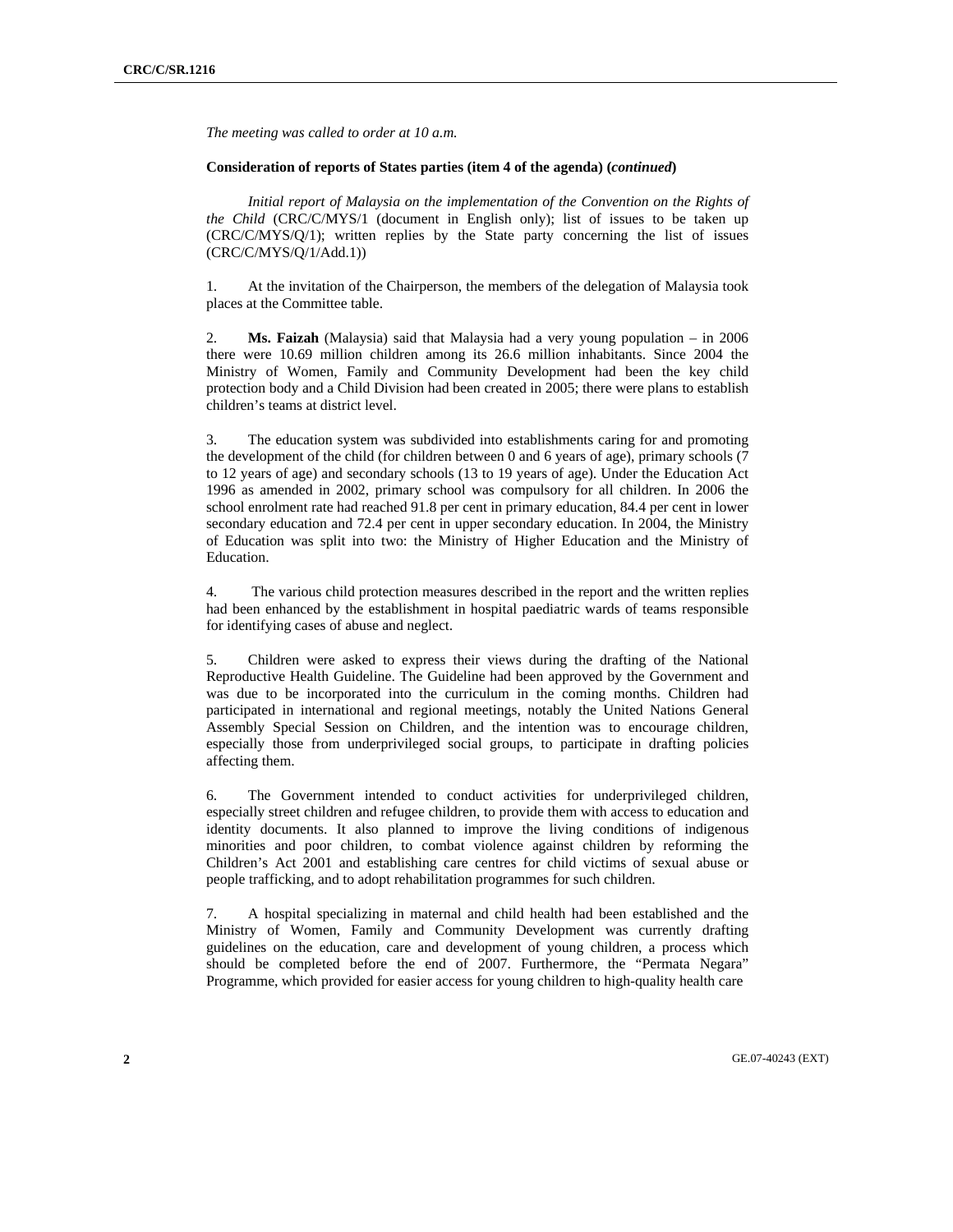at a reasonable cost, should be adopted by 2008. A policy for persons with disabilities, accompanied by a plan of action, was in the process of being finalized and was due to be adopted in 2007.

8. **Mr. Abdul Gani** (Malaysia) said that there was still much to be done to bring national law into full conformity with the Convention. There were plans to amend the Essential (Security Cases) Regulations 1975, in particular to repeal the article pursuant to which a minor could be sentenced to capital punishment. There were also plans to incorporate new provisions into the Child Act 2001 to protect the identity of child victims of abuse and neglect and to repeal provisions authorizing corporal punishment. The Children and Young Persons (Employment) Act 1966 also had to be amended to include provisions defining the minimum age for admission to employment, protecting minors both against economic exploitation and from performing work that was hazardous or detrimental to their development, and safeguarding access for working children to education.

9. Amendments to the Care Centres Act 1993 were envisaged so that better child welfare safeguards could be provided for. The aim of those amendments was to accelerate the registration process, ensure that all operational centres were registered and complied with the highest quality standards and to delegate certain administrative powers to local authorities to improve the system's effectiveness. There were also plans to revise the Childcare Centres Act 1984 and to incorporate new provisions into the Domestic Violence Act. These new provisions would allow victims, especially children, to be able to lodge complaints and secure temporary protection and would define psychological torture as constituting domestic abuse. The sanctions incurred in the event of sexual offences such as incest had been increased in the Penal Code.

10. In view of the developments in society, the Government had established a Committee comprising *Syariah* Court judges, legal experts, representatives of various government departments and non-governmental organizations (NGOs) to examine the issue of which court (civil law or Islamic law) had jurisdiction in the case of a legal dispute between a married couple where one of the spouses had converted to Islam – a key issue in relation to the custody of children, inheritance rights and the determination of a child's religion. The Government had welcomed several proposals for amendments to legislation, including the Marriage and Divorce Act 1976 and the Islamic Family Law Act 1984. Those amendments were due to be adopted before the end of 2007.

11. In 2007, Parliament would scrutinize a bill against people-trafficking which made the trafficking of children a specific offence; the bill provided both for the establishment of protection mechanisms and care centres for victims and for the issue of special visas allowing the persons concerned to remain in the country until the procedure was closed while receiving social assistance in the interim. Parliament would also be looking at a bill on alien workers which inter alia provided for a prohibition on recruiting alien workers aged under 18 and safeguarded access to education for the children of alien workers.

12. Children were not able to bring proceedings directly in court but they could be represented by a third party or counsel and they had the right to legal assistance.

13. Malaysia was prepared to withdraw its reservations to articles 1, 2, 7, 13, 15 and 37 of the Convention. The Committee would be informed of the results of consultations under way with stakeholders on the reservation to article 14 of the Convention (freedom of religion).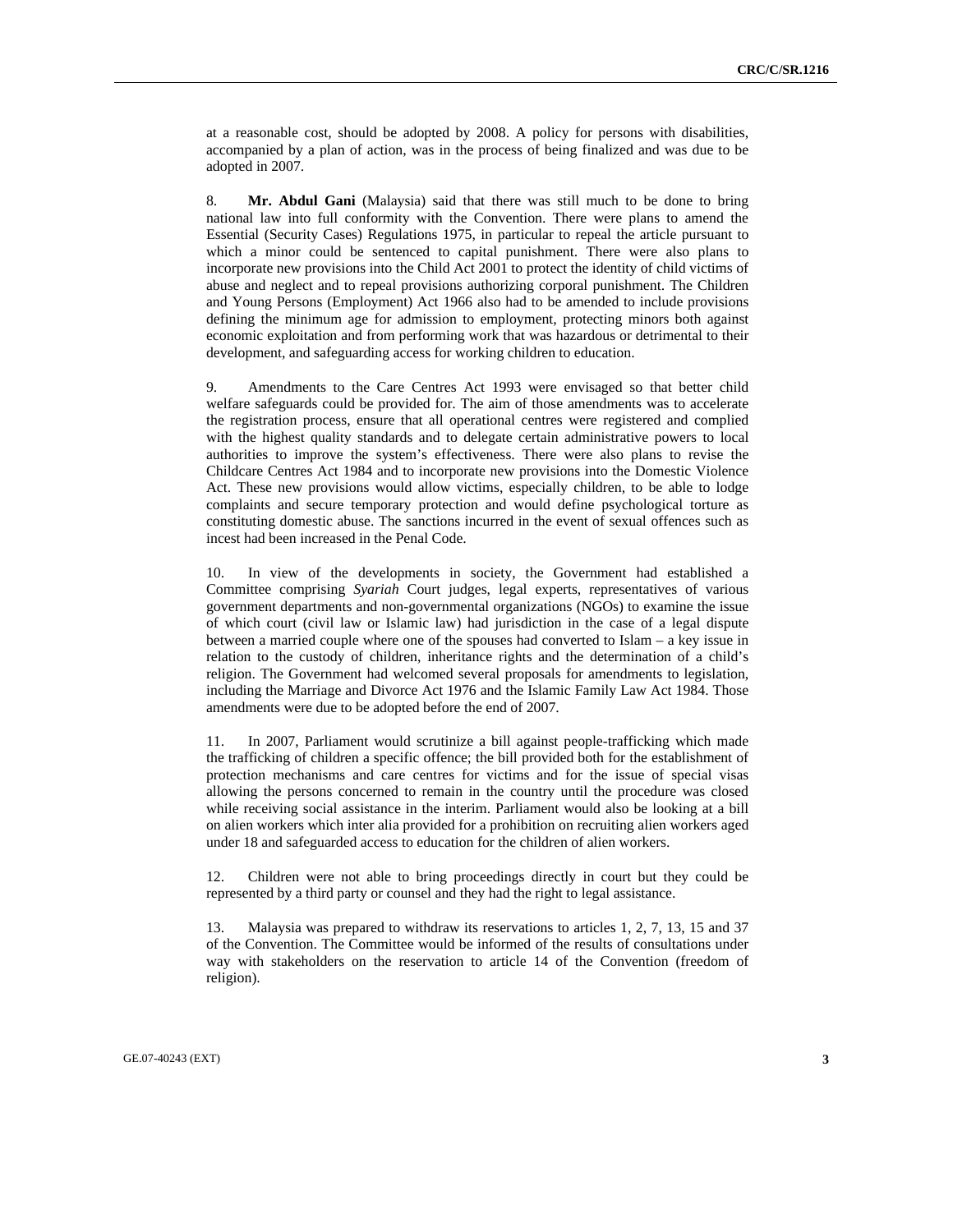14. Despite its reservation to article 28 of the Convention, Malaysia had already introduced compulsory, free primary education. A fee of 4.5 Malaysian ringgit (RM) (US\$ 1.18 ) per year per pupil was, however, charged for primary education to fund libraries and sports and artistic activities, but the main aim of the charge was to make parents responsible for the education of their children. The fee was also used to fund additional programmes fostering the comprehensive development of the child. If the Committee took the view that primary education was free in Malaysia despite that fee, it would be possible to withdraw the reservation in question.

15. The Government would study the possibility of acceding to the two Optional Protocols.

16. In 2006, following talks with the Indonesian Government, Malaysia agreed to open schools delivering basic education to the children of Indonesian immigrants working on plantations in the State of Sabah. In all, 109 Indonesian teachers were to be seconded to teach in HUMANA centres at the Indonesian Government's expense.

17. Malaysia was endeavouring to collate disaggregated data on street children and the children of illegal immigrant workers and intended to take measures once it had done so.

18. The very high school dropout rate among indigenous children (*Orang Asli*) had been falling since the introduction of the educational assistance programme, free school transport, education up to the third tier, guidance services, seminars and motivational courses.

19. The children currently held in a detention centre would be transferred to a protection centre pursuant to administrative provisions as no Act had yet been promulgated in that regard. An agreement had been reached with the police to trial release on probation for children in pre-trial detention centres, except for those accused of serious offences.

20. **Mr. Krappmann** welcomed the quality of the report under consideration and noted that Malaysia showed by example that it was possible to respect ethnic, cultural and religious diversity. The country had set ambitious social, political and economic targets. Its economic growth had already enabled it to build up the health-care and education sectors, both of which were directly beneficial to children.

21. However, Malaysia had made several reservations to the Convention, declaring that the provisions in question would apply only if they were in conformity with the Constitution, national laws and national policies; the State party had already withdrawn some of its reservations but the Committee asked it to withdraw those remaining as quickly as possible. The Committee found it difficult to understand why the State party had not yet acceded to the two Optional Protocols and encouraged it to do so.

22. The delegation might state whether the 600,000 alien children living in the country, whether lawfully or unlawfully, asylum seekers or victims of trafficking, enjoyed the rights enshrined in the Convention on the same footing as other children as laid down in article 2.

23. It would be interesting to know why the very progressive Child Act 2001 contained no provision on the right of the child to express his or her views freely, why persons working with and for children and teachers were not required to notify cases of child abuse or neglect and why the whipping of children was not prohibited.

24. It would also be interesting to know what the status of the Convention was within the Malaysian legal system and what happened in the event of a conflict between provisions of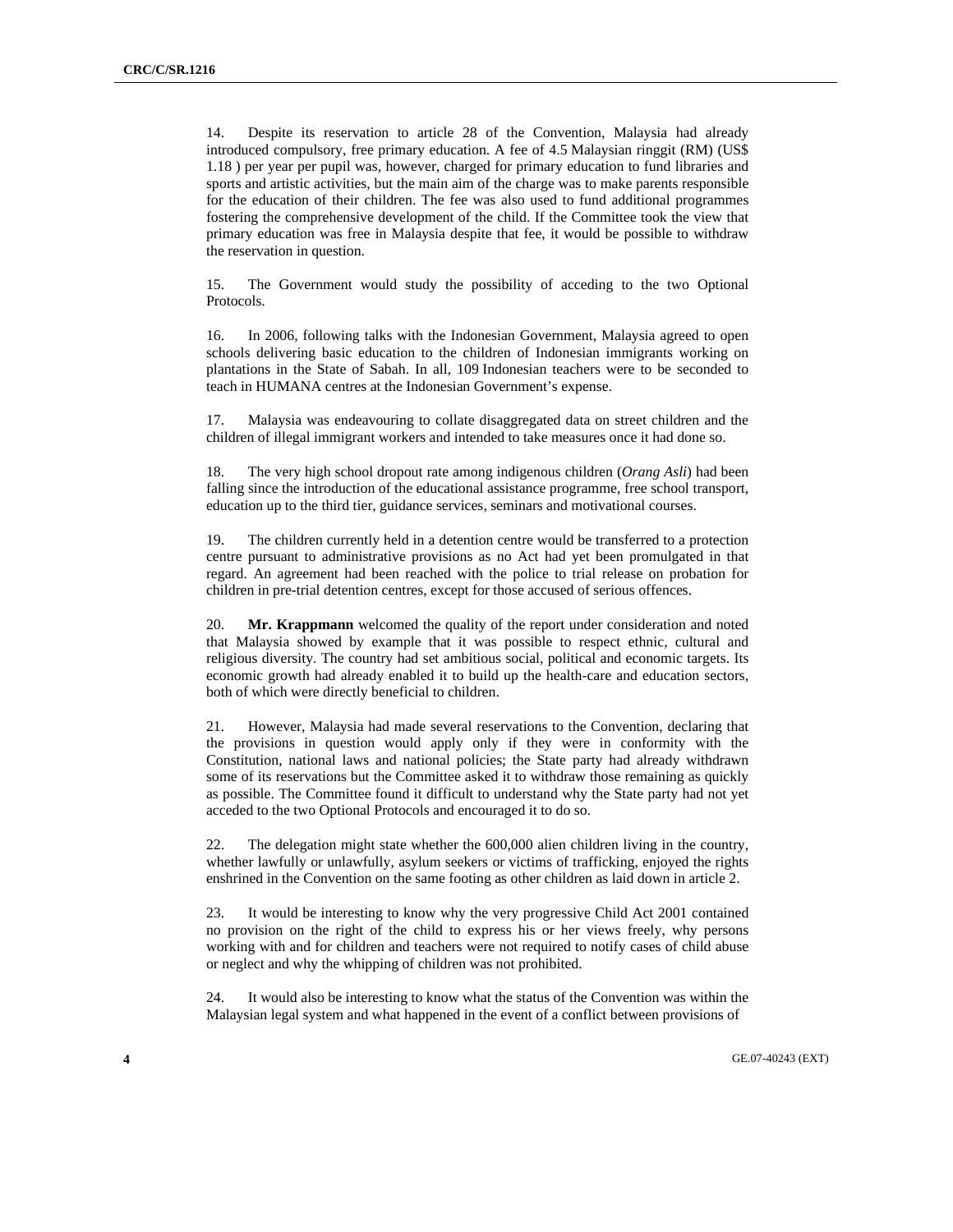the Convention and national law. The delegation might also explain how the two legal systems, namely the Civil Code and *Syariah*, which contained different definitions and provisions on children (age of criminal responsibility, age of marriage, etc.) were able to coexist without sparking tensions between the various groups.

25. The Committee asked whether dissemination of the Convention and related training activities were aimed at all teachers, people working with and for children, social workers and members of protection services, whether parents were also informed, whether children knew their rights and whether the public was aware of the rights of the child.

26. The opinion of children was taken into consideration by the courts in custody and adoption cases, but it would be useful to know whether it was done so restrictively or whether children's views were always respected. It would appear that children had to obey instructions given by adults and that their point of view was not taken into account. This traditional view of education seemed to be evident in the Child Act, which had no provisions on respect for the views of the child.

27. The Committee asked whether the Plan of Action for Children (2006-2020) would cover all the rights enshrined in the Convention and whether, as advocated at the World Summit for Children in 2002, it established clear, time-bound goals and provided for human and financial resources and follow-up machinery.

28. The delegation might explain the straddling of activities between the Coordinating Council for the Protection of Children, which had representatives from all the relevant ministries, bodies and NGOs and experts in the field, and the National Advisory and Consultative Council for Children. It would also be useful to have some details on the responsibilities of the Federated States and the communities and on coordination between them.

29. **Ms. Aluoch** asked whether the Government would take the opportunity offered by the review of the Child Act to harmonize the terms used in reference to children and change the minimum age for marriage (to make it the same for girls and boys) and the minimum age for admission to employment.

30. She asked whether it was true that many indigenous children and children of refugees or asylum seekers, especially those of Philippine origin, were victims of discrimination.

31. **Mr. Zermatten** noted that despite the efficient registration system and legal provisions making the declaration of a birth compulsory, there were problems with the registration of births of illegitimate or abandoned children and of alien residents' children – whether refugees, asylum seekers, or illegal migrants. The delegation might indicate how the Government intended to remedy these issues, which were borne out of ignorance or the fear on the part of illegally resident parents of appearing before the authorities, the distance from register offices and to the cost, progressive, prohibitive fees and the difficulty of obtaining extra copies of identity papers in the event that they were lost. Withdrawal of the reservation to article 7 would be desirable.

32. The fact that students had been prosecuted or become the victims of police action because they had expressed views attacking the National Security Act raised the question whether freedom of expression, freedom of association and freedom of peaceful assembly were genuinely respected in Malaysia.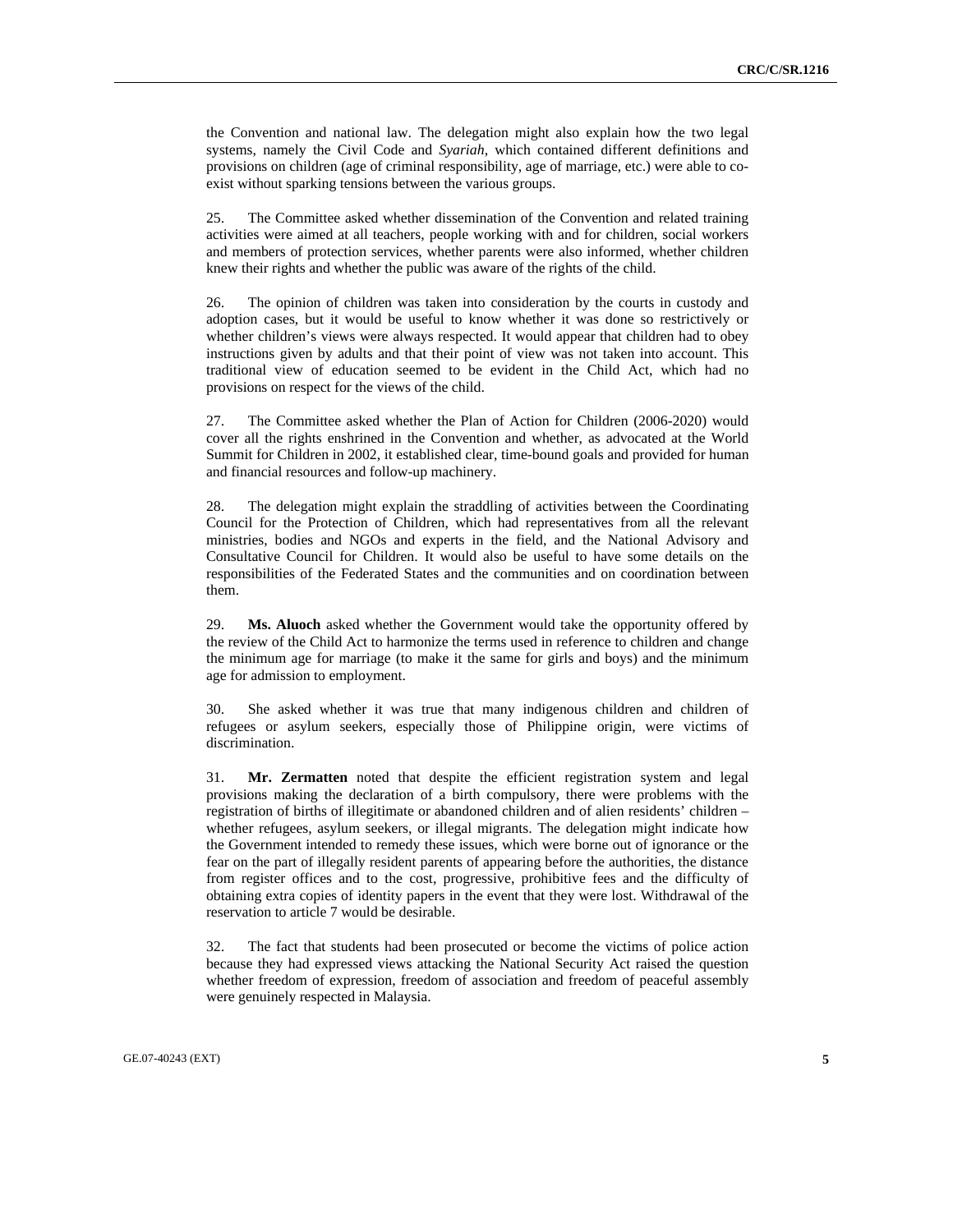33. Article 12, paragraph 4, of the Federal Constitution, which provided that a child's parent or legal guardian had the right to determine the child's religion, was inconsistent with article 14 of the Convention (right to freedom of religion), and with article 12 of the Convention (right of the child to express his or her views freely). In the event of a conflict between national law and the Convention it would be preferable to give precedence to the human rights instruments ratified by the country, in this case the Convention on the Rights of the Child.

34. It would also be useful to know when the Government was intending to abolish corporal punishment as a criminal penalty, thereby allowing it to withdraw its reservation to article 37 of the Convention.

35. **Mr. Siddiqui** asked whether the Government had carried out a systematic assessment of the impact of the considerable investment expenditure allocated to health-care and social services and to education and child protection and whether that expenditure was shared with local bodies and NGOs.

36. It would be useful to know how the Government intended to resolve the problem of the lack of data on vulnerable, indigenous and alien children, children who were victims of trafficking or sexual exploitation, and whether it planned to publish an annual compendium of statistics on all categories of children.

37. The delegation might indicate what links there were between the Coordinating Council for the Protection of Children and the National Advisory and Consultative Council for Children on the one hand, and the Malaysian Council for Child Welfare and other NGOs working with children in the country on the other hand.

38. It would also be useful to know the distribution of duties among the various NGOs working with and for children with disabilities and with child victims of sexual abuse, whether the NGOs working with and for children were able to have access to international aid, whether there were any statistics in that regard and what procedures the NGOs had to follow to receive foreign funding.

39. **The Chairman** asked whether the Government intended to ratify other international human rights instruments in addition to the Convention on the Rights of the Child and the Convention on the Elimination of All Forms of Discrimination against Women.

40. **Mr. Pollar** asked whether the principle of the best interest of the child, which was largely incorporated into legislation, was also part of the training of relevant professionals.

41. **The Chairman**, referring to article 6 of the Convention, asked what had been done to protect children from traffic accidents, which were particularly frequent in Malaysia.

42. **Mr. Filali** asked whether the body responsible for considering the matter of the reservation to article 14 on freedom of religion drew on practice in other Muslim countries, how the civil and Islamic judicial systems co-existed and whether efforts had been made to unify *Syariah*, the interpretation of which varied depending on the school concerned.

*The meeting was suspended at 11.30 a.m. and resumed at 11.45 a.m.*

43. **Mr. Abdul Gani** (Malaysia) explained that the process of bringing the law into conformity with international conventions was very complex because of the large number of national laws. The Government was waiting for everything to be in place before making a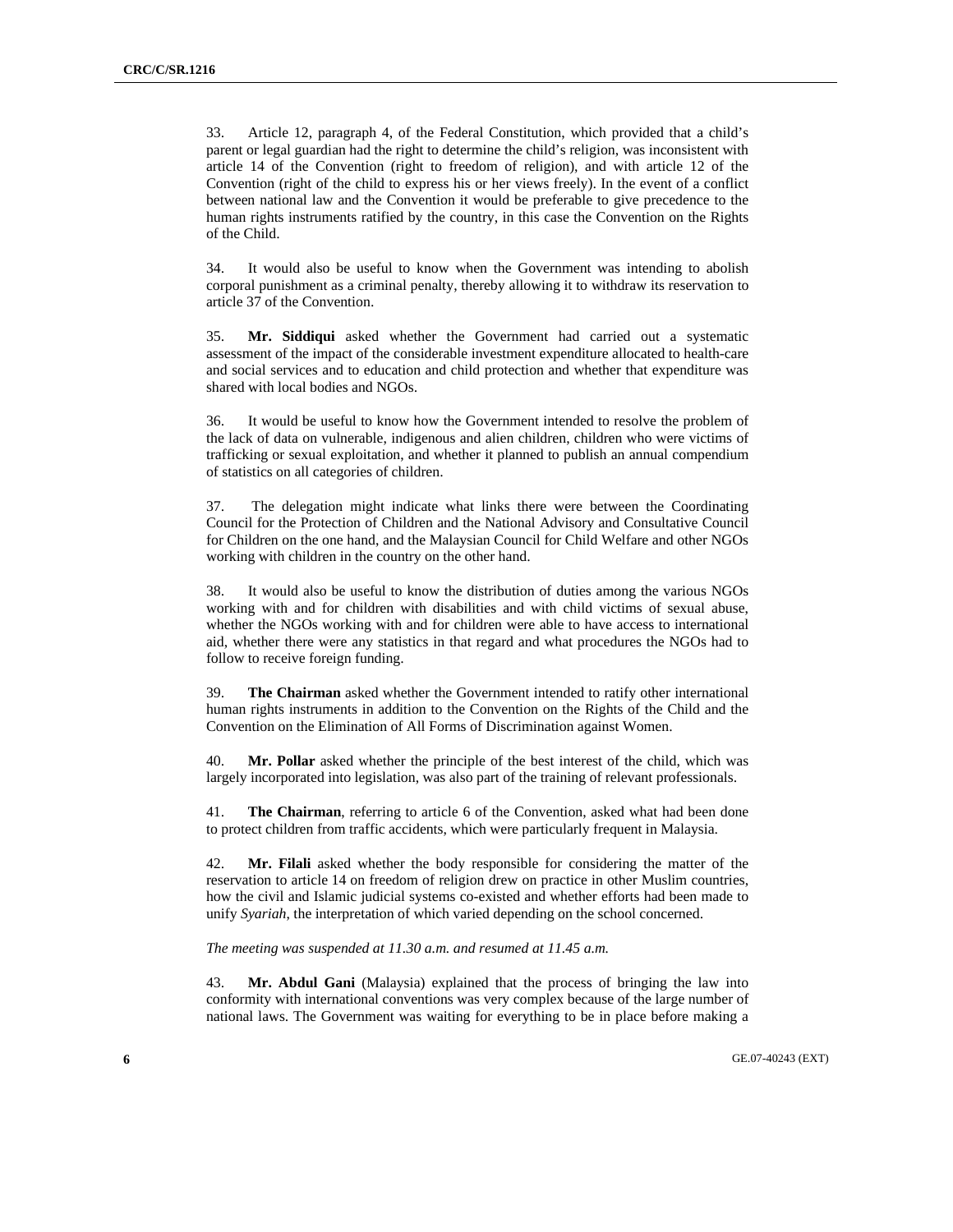decision on accession to instruments such as the International Covenant on Civil and Political Rights and the Convention against Torture.

44. Practice on freedom of religion in other Muslim countries, including Morocco and Tunisia, was indeed considered. The Government preferred not to give a deadline for withdrawing its reservations in case it was unable to meet it. The next session of Parliament would be in April, meaning that the law would be adopted in June at the earliest because it had to obtain the prior consent of the King. The following session would be held in the autumn.

45. Although Malaysia was mostly Syafi`iyah there was nothing to preclude it from borrowing principles from other legal schools where they were more favourable or more just. The trend was towards harmonization but the matter was a delicate one because under the Constitution religious affairs fell within the competence of the Federated States. Recommendations had been addressed to them, meetings held to debate the necessary legislative amendments, and model laws drawn up to help the States to bring their laws into line with the Constitution and best practice. Civil and Islamic courts were joined in Sabah and Sarawak by indigenous courts which had jurisdiction in cases which came under indigenous laws, most often offences of a cultural nature. The three systems existed peaceably alongside each other in a society distinguished by its multiplicity of cultures, languages and religions.

46. The absence of a uniform definition of the child did indeed pose a problem, but the Government had welcomed the recommendations made to it in that regard.

47. The concept of "reasonable derogation" which placed limits on the principle of nondiscrimination meant that a given measure did not apply to everyone in the same way in all circumstances. For example, in order to make school enrolment possible for children from certain indigenous groups who lived in very isolated regions they had to be provided with free transport, accommodation and even pocket money, whereas children living in the towns were not entitled to this: in cases such as this discrimination was legitimate because it was for the children's good.

48. On the allegations of attacks on the freedom of expression, the Committee could be assured that no young person had been tried for expressing his or her views on the Internal Security Act. Regardless of whether the Act in question was open to criticism, it had to be pointed out that many countries adopted laws in the same vein in order to address terrorism. It was, by contrast, possible that the young people had been charged with unlawful assembly following demonstrations against the Internal Security Act. Any meeting held outside had to be authorized for reasons of traffic management and public protection, among others.

49. The Government had pledged to withdraw the reservation to article 37, but it was not possible to give a deadline on this matter either. The Public Prosecutor had sent the Government an information paper on the matter which had been welcomed. The Committee would be informed as soon as a decision had been taken. Corporal punishment for children was carried out with a cane rather than a rope. The punishment was nonetheless contrary to the Convention and the Child Act would be amended as a result.

50. Children born outside wedlock were able to obtain Malaysian nationality if one of their parents were Malaysian; *Syariah* law restricted their right to inherit but the Government was endeavouring to resolve this.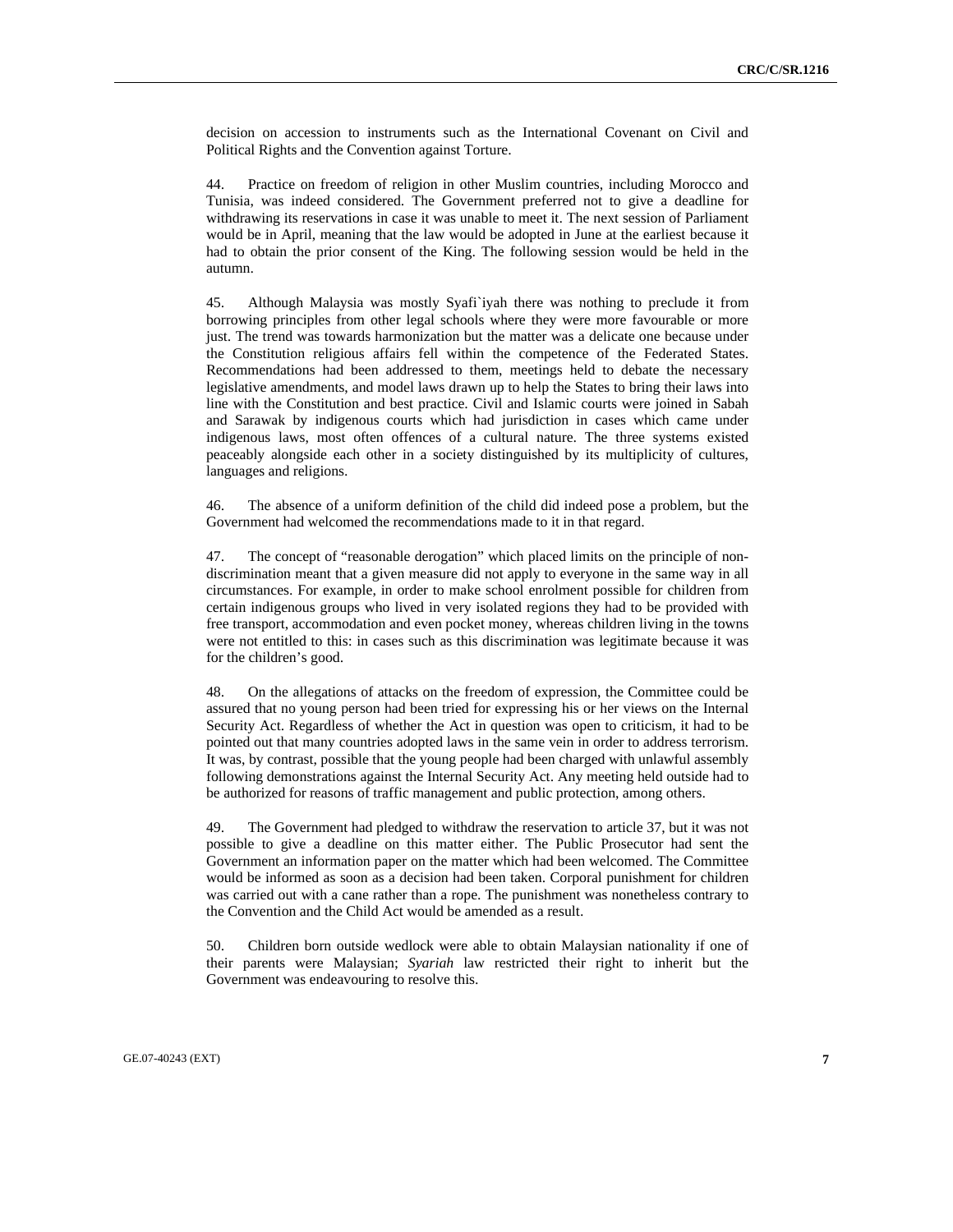51. It was true that no article in the Child Act recognized children's right to express their views and teachers were not required to hear them, nonetheless all schools had a counsellor that all children could speak to about anything of concern to them. The counsellors – one for every 500 children, had proved to be particularly effective in identifying cases of illtreatment and sexual abuse.

52. In Malaysia, Acts which had been promulgated and adopted by Parliament took precedence over any other provisions.

53. **Ms. Faizah** (Malaysia) said that since 2003 the Human Rights Commission of Malaysia had been training trainers in the principles of the Convention. The Social Institute had included a module on the Convention in training for social workers. Since 2004 children hade been involved in initiatives to raise their awareness of their rights: some of them had been trained to run workshops on various matters affecting them, including violence between children. The aim of that initiative, which was implemented in five Federated States, was essentially to raise children's awareness of the Convention by reaffirming their right to participate. Pedagogical tools had been distributed in schools and the "*Say Yes for Children*" campaign aimed to heighten awareness among the entire population.

54. The Coordinating Council for the Protection of Children monitored the implementation of the Child Act, in particular those aspects related to child protection and was part of the Department of Social Affairs, whereas the National Advisory and Consultative Council for Children was part of the Ministry of Women, Family and Community Development and was responsible for coordinating programmes and policies on children across the various public bodies, NGOs and the private sector.

55. Each year the Ministry of Women, Family and Community Development allocated subsidies worth some RM 30,000 to the NGOs present in Malaysia. In 2006, subsidies awarded just to NGOs working with and for children amounted to over RM 7 million and those allocated to the 24 NGOs working with and for children with disabilities amounted to RM 1.6 million. The Ministry assessed the activities carried out by each recipient NGO each year to determine whether the subsidy should be renewed.

56. The second National Plan of Action for Children which was due for completion at the end of 2007 was, like its predecessor, the result of the commitments entered into at the World Summit for Children.

57. **Mr. Krappmann** asked whether the year of compulsory pre-primary education which the Government intended to introduce would be free of charge.

58. The rationale behind the school fees payable by non-citizen pupils was questionable; although they were negligible in terms of their contribution to the State budget they were sufficiently high to deter some families. Non-citizen pupils seemed to be admitted only into public establishments on the proviso that there were unfilled places. It would unquestionably be among that group of the population that the children who were not enrolled in primary school would be found; fortunately, they were few in number. The delegation might indicate the other categories of children for whom the school enrolment rate left something to be desired and explain why. If the obstacles were financial in nature, the State party ought to plan to increase aid for very poor families in order to raise the primary and secondary school enrolment rates.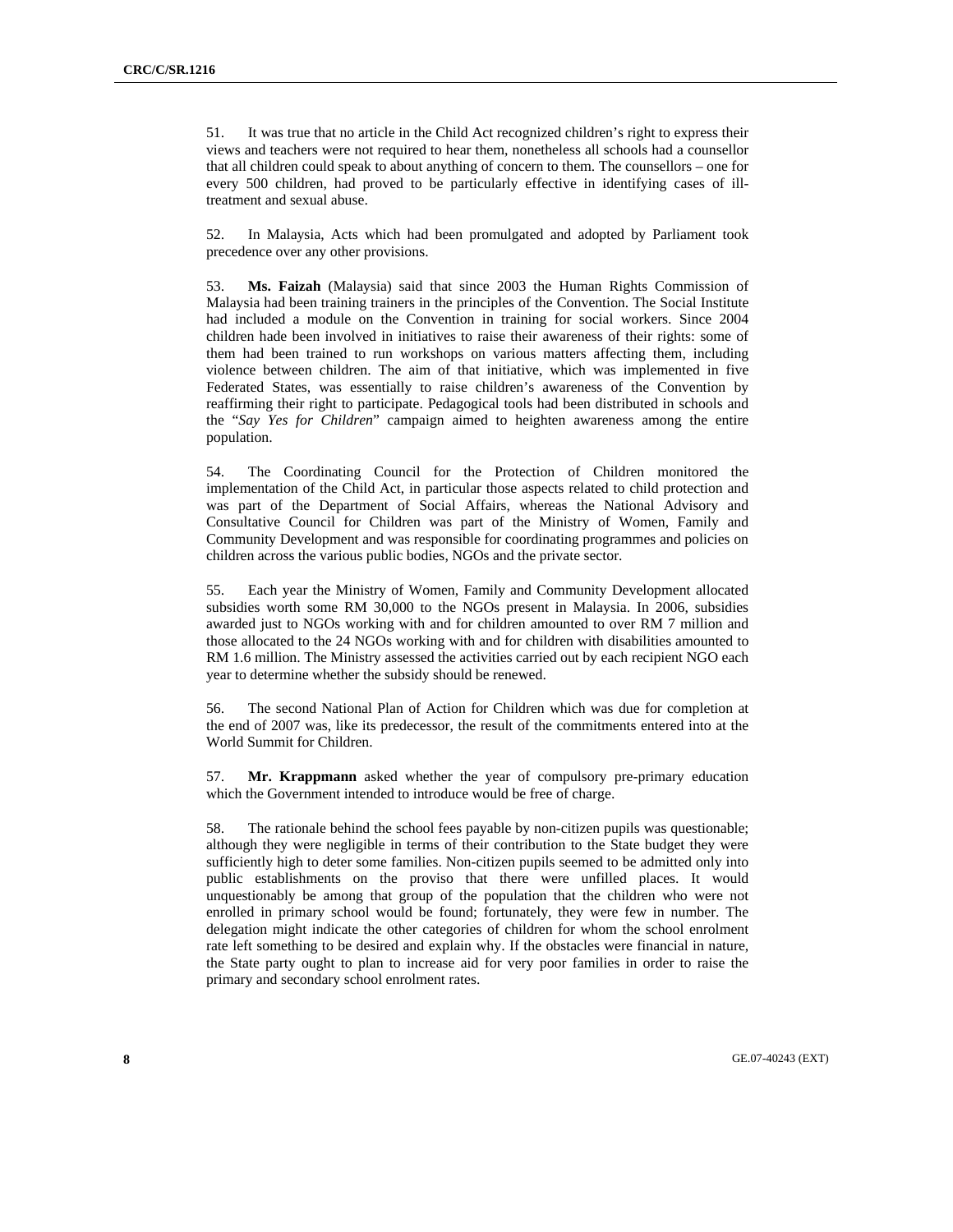59. The delegation might also supply further information on vocational training which appeared to be the poor relation of the education system even though the economy of Malaysia had a great need for qualified manual workers.

60. The methods of instruction used in civic and moral education should be reviewed in Malaysia. The lessons should not be so strict that they frightened children but by contrast should encourage them to reflect and become more responsible. Malaysian society seemed to have a very intransigent attitude towards children's behaviour and some children were labelled as uncontrollable and were removed from their parents' care for minor transgressions such as causing a disturbance in the street.

61. **Ms. Lee** was surprised that malaria and tuberculosis were still problems in Malaysia as health indicators were otherwise excellent. Malaysia should collect data on sexual behaviour so as to be in a position to improve targeting of HIV/AIDS prevention measures. Teenage sex was a reality and the earlier young people learned about the risks inherent in unprotected sex, the more those risks would be controlled; it was therefore necessary to introduce sex education lessons and set up advice centres where young people were able to address issues including those associated with reproductive health.

62. It was important to set up a free telephone help line for victims of sexual violence, all the more so since the number of cases of sexual violence was twice as high as that for other violent crime, a matter which needed some explanation, and to expressly prohibit by law child prostitution and sexual exploitation of children.

63. The delegation might state when the new code on breastmilk substitutes would be published; it might also indicate the extent to which children with disabilities had access to education and health-care services and which body was responsible for the protection of persons with disabilities.

64. Further information on refugees would be welcome. The delegation might in particular indicate whether the children of the many refugees in Malaysia had birth certificates and had access to education free of charge, whether there were unaccompanied minors in the country and if cases ever arose where children remained on Malaysian soil while their parents were expelled.

65. **The Chairperson** asked whether Malaysia monitored free trade agreements to ensure they did not prejudice its population's access to generic medications.

66. **Ms. Vuckovic-Sahovic** urged the State party to accede to the relevant Hague Conventions and to review the legislation under which custody of children younger than 7 years was systematically awarded to the mother in divorce cases. She asked whether there were plans to allow alternating custody.

67. She noted with satisfaction that parental guidance workshops were organized following a court ruling but noted that similar workshops should be open to all couples who felt they needed them as a preventive measure. It would be useful to know whether the advice services were accessible to families nationwide and in all the country's languages, how many families used on those services and whether they had made an effective contribution to reducing domestic violence.

68. The delegation might indicate whether programmes to strengthen family values had regard to the cultural differences between the various communities where the programmes were implemented.